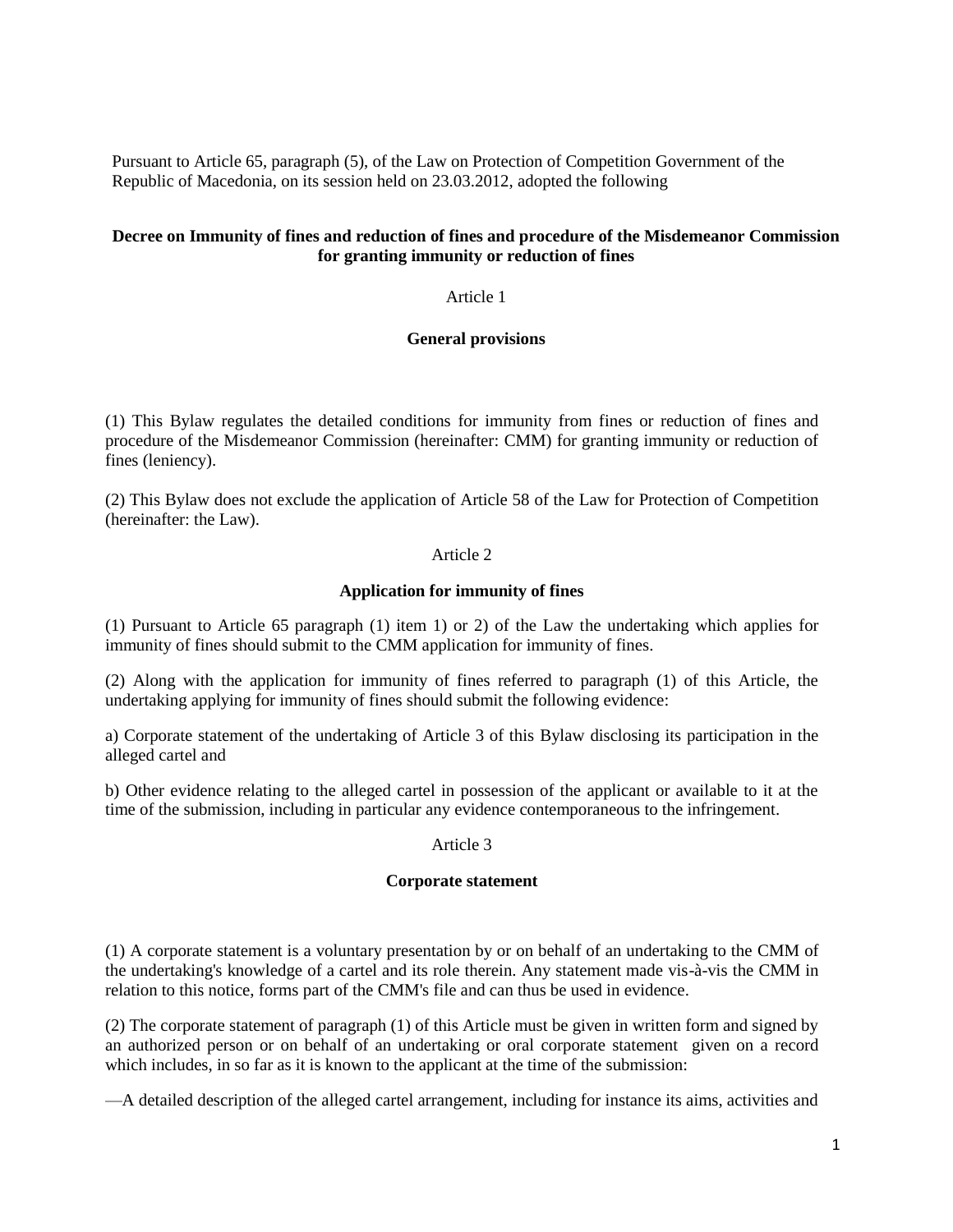functioning; the product or service concerned, the geographic scope, the duration of and the estimated market volumes affected by the alleged cartel; the specific dates, locations, content of and participants in alleged cartel contacts, and all relevant explanations in connection with the pieces of evidence provided in support of the application.

- —The name and address of the legal entity submitting the immunity application as well as the names and addresses of all the other undertakings that participate(d) in the alleged cartel;
- —The names, positions, office locations and, where necessary, home addresses of all individuals who, to the applicant's knowledge, are or have been involved in the alleged cartel, including those individuals which have been involved on the applicant's behalf;
- —Information on which other competition authorities, outside of Republic of Macedonia, have been approached or are intended to be approached in relation to the alleged cartel.

(3) Upon the applicant's request, the CMM may accept that corporate statements are provided orally unless the applicant has already disclosed the content of the corporate statement to third parties.

### Article 4

#### **Access to corporate statements**

(1)CMM will grant access to corporate statements of Article (3) of this Bylaw only to the addressees of a statement of objections, provided that they commit, — together with the legal counsels getting access on their behalf -, not to make any copy by mechanical or electronic means of any information in the corporate statement to which access is being granted. The corporate statement shall not have this specific protection from the moment when the applicant discloses to third parties the content thereof.

(2) The information obtained from the corporate statement will solely be used only for the purposes of the procedure that is conducted in accordance with the Law. The use of such information for a different purpose during the proceeding may be regarded as lack of cooperation within the meaning of Article 65 paragraph (3) of the Law and Article 6 and 11 of this Bylaw.

#### Article 5

# **Condition for immunity of fine**

(1)Pursuant to Article 65 paragraph (1) item 1) of the Law, CMM will grant full immunity from fine only if at the time of submission of the application for immunity of fine, CMM did not have sufficient evidence to initiate misdemeanour procedure or misdemeanour procedure in connection with the alleged cartel have not been initiated.

(2) Pursuant to Article 65 paragraph (1) item 1) of the Law, CMM will grant full immunity from fine if the following conditions are met:

a) At the time of the submission of the application for immunity of fine CMM did not have sufficient evidence to adopt a decision in connection with the alleged cartel for which the application has been submitted;

b) No other undertaking that first provide the CMM with evidences which enabled the CMM to initiate an misdemeanor procedure in connection with the alleged cartel, has been granted conditional immunity from fines under Article 9 paragraph (1) of this Bylaw and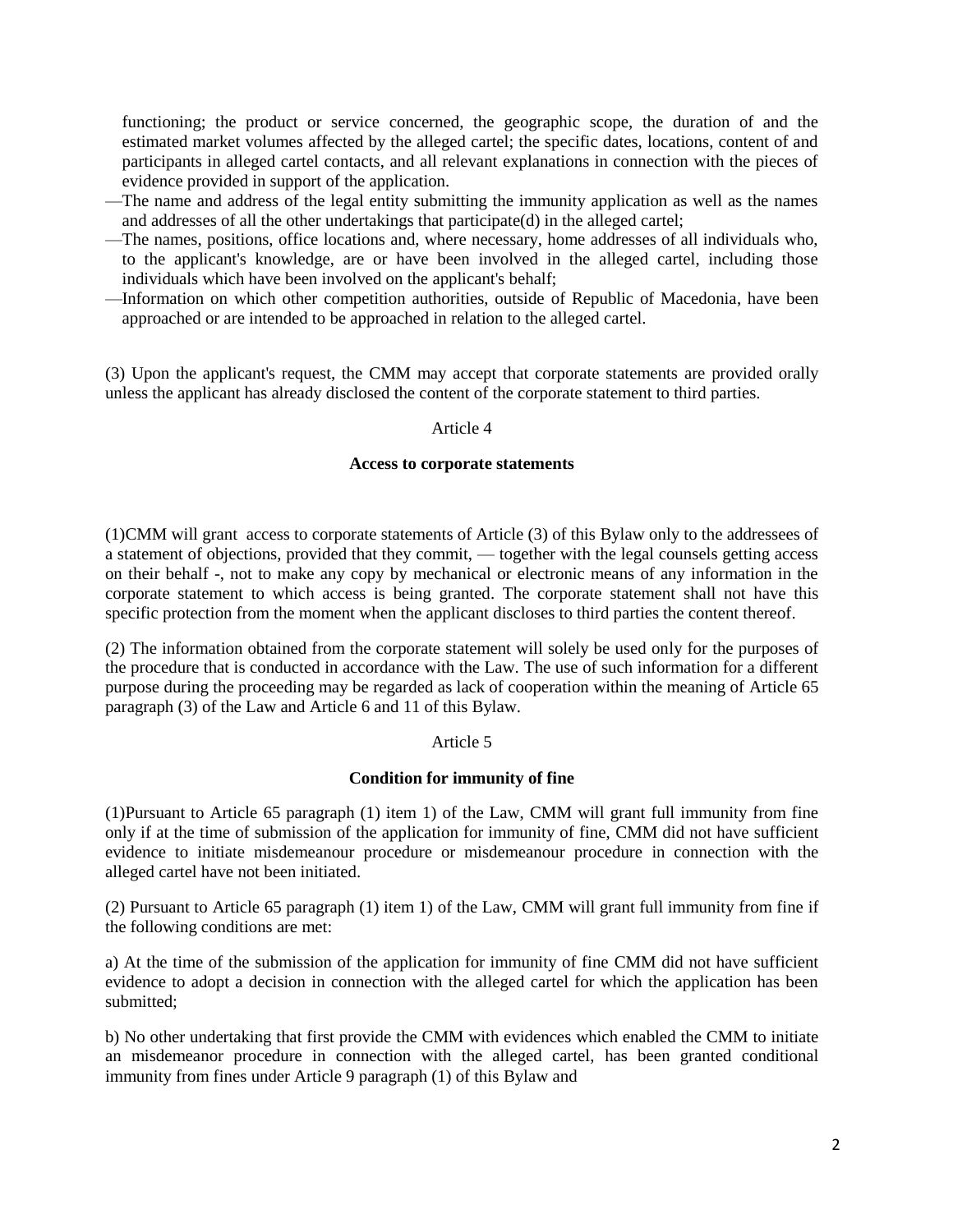c) **The undertaking applying for immunity of fine i**s first that provide evidences that dates from the time of the existence of the alleged cartel and proof the existence of it and submitted a corporate statement of Article 3 of this Bylaw, enabling the CMM to complete the already initiated misdemeanour procedure with a decision establishing the existence of a misdemeanour.

#### Article 6

#### **Other conditions for immunity of fine**

(1)Except the conditions stipulated in Article 65 paragraph (1) item 1) or 2) of the Law and Article 2 and 5 of this Bylaw the undertaking that applies for immunity of fine must fulfill the following conditions:

(a)To submit to CMM on a continuous basis and expeditiously from the time, genuine,

unequivocal/unambiguous and complete information from the moment of the submission of the application for immunity of fine and throughout the whole procedure. i.e.:

- —providing the CMM promptly with all relevant information and evidence relating to the alleged cartel that comes into its possession or is available to it;
- —remaining at the CMM's disposal to answer promptly to any request that may contribute to the establishment of the facts;
- —making current (and, if possible, former) employees and directors available for interviews with the CMM;
- —not destroying, falsifying or concealing relevant information or evidence relating to the alleged cartel; and
- —not disclosing the fact that has applied for immunity before the CMM, nor disclosing the content or part of the content of it until CMM has issued preliminary statement of objection pursuant to Article 42 paragraph (1) of the Law, unless CMM and undertaking that applies for immunity had otherwise agreed;
- (b)The undertaking ended its involvement in the alleged cartel immediately following its application, except for what would, in the CMM's view, be reasonably necessary to preserve the integrity of the procedure;
- (c)When contemplating making its application to the CMM, the undertaking must not have destroyed falsified or concealed evidence of the alleged cartel nor disclosed the fact or any of the content of its contemplated application, except to other competition authorities outside the Republic of Macedonia.

(2) The CMM can refuse the application for immunity of fine submitted pursuant to Article 65 paragraph (1) item (1) or (2) of the Law if it is submitted after CMM has issued preliminary statement of objection.

#### Article 7

#### **CMM proceeding upon notification of intent for application for immunity of fines**

(1) The undertaking applying for immunity of fine pursuant to Article 65 paragraph (1) item 1) or 2) of the Law can submit the notification of intent for application for immunity of fines before the submission of the application for immunity of fine.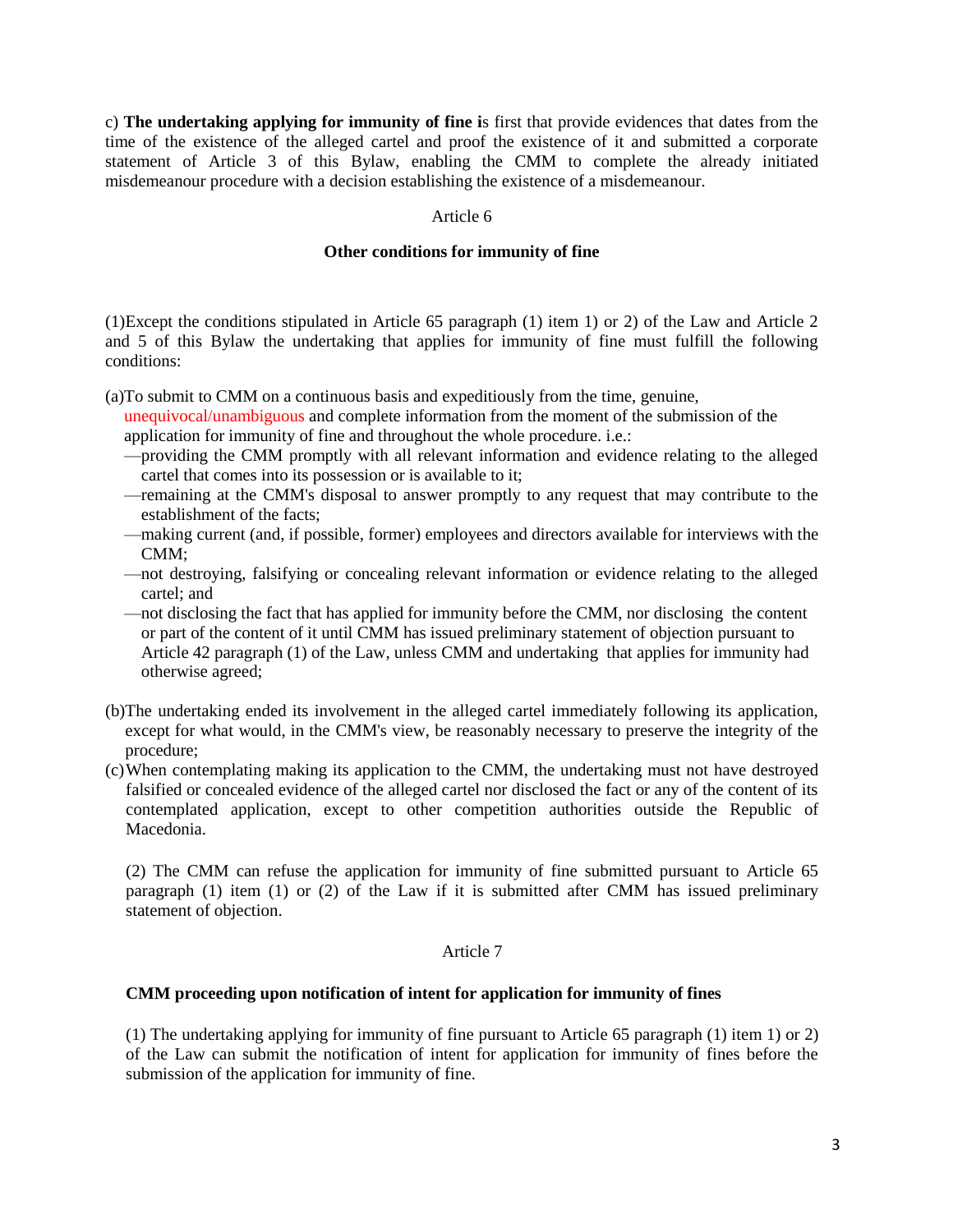(2) For the notification of paragraph (1) of this Article CMM will grant a confirmation letter (marker) protecting an immunity applicant's place in the queue for a period to be specified on a caseby-case basis in order to allow for the gathering of the necessary information and evidence.

(3) To be eligible to secure the marker from paragraph (2) of this Article, the applicant from paragraph (1) of this Article must state the following information in the notification:

-name and address of the applicant;

-name and address of the parties to the alleged cartel;

-description of the affected products and/or services to which the alleged cartel refers and the area on which the alleged cartel operates.

-assessment of the duration of the alleged cartel

- nature of the alleged cartel;

-explanation of the reasons for submission of the notification and

-information of any other former or future possible applications for immunity or reduction of fine submitted to other competition authorities outside the Republic of Macedonia.

(4) In the marker from paragraph (2) of this Article CMM stipulates time limit in which the applicant of the notification is obliged to submit application for immunity of fine from Article 2 of this Bylaw.

(5) If the applicant of the notification submits the application for immunity of fine within the time limit set by the CMM pursuant to paragraph (4) of this Article, the application for immunity of fine will be deemed to have been submitted on the date when the marker from paragraph (2) of this Article was issued.

(6) If the applicant of the notification did not submit application for immunity of fine within the time limit set by the CMM pursuant to paragraph (4) of this Article, CMM can freely dispose of the dates and evidences submitted with the notification of paragraph (1) of this Article, for which the CMM gives written notice to the applicant of the notification.

# Article 8

# **CMM proceeding upon application for immunity of fine**

(1) Upon request, the CMM will issue confirmation letter to the undertaking applying for immunity of fine confirming the date and, where appropriate, time of the submission of application for immunity of fines.

(2) The CMM will not consider other applications for immunity of fines before it has taken a position on an existing application in relation to the same alleged cartel, irrespective of whether is it application presented pursuant to Article 2 of this Bylaw or notification for intent for submission of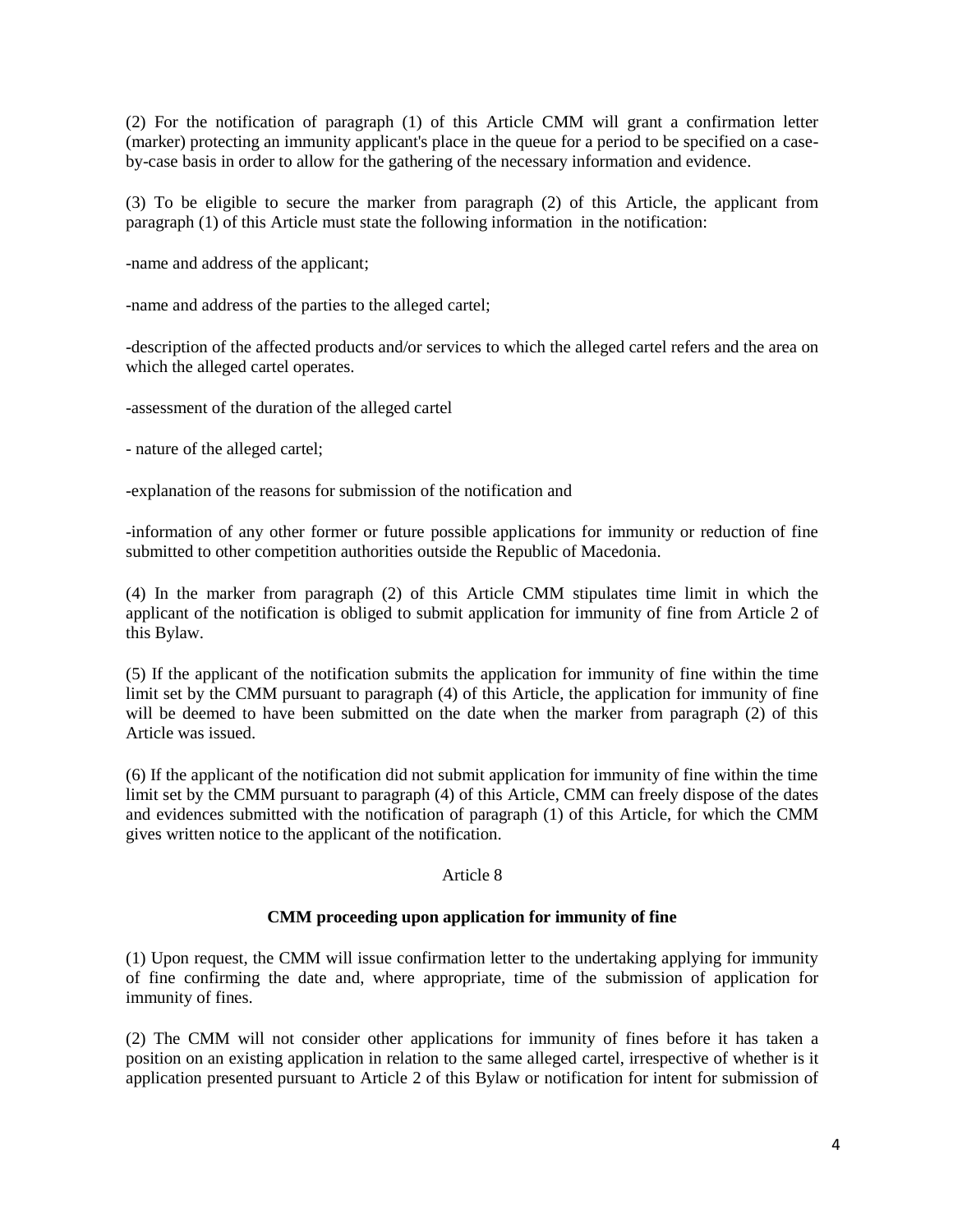application for immunity of fine pursuant to Article 7 of this Bylaw.

# Article 9

### **Information on meeting the conditions for immunity of fines**

(1)Once the CMM has verified that the undertaking applying for immunity of fine meets the conditions set out in Article 65 paragraph (1) item 1) or 2) of the Law and Articles 2 and 5 of this bylaw shall inform the undertaking in written.

(2)Once the CMM has verified that the undertaking applying for immunity of fine does not meet the conditions set out in Article 65 paragraph (1) item 1) or 2) of the Law and Articles 2 and 5 of this bylaw shall inform the undertaking in written.

(3)In the case of paragraph (2) of this Article the undertaking applying for immunity of fine may withdraw the evidence submitted along with the application for immunity of fine, or request CMM to consider the l application for immunity of fine as an application for reduction of fines. This does not prevent CMM to use its ex officio powers in order to obtain the necessary evidence.

# Article 10

### **Immunity of fine**

(1)In the Decision establishing the existence of a misdemeanour CMM will grant immunity of fine to the undertaking of Article 9 paragraph (1) of this bylaw, if until the end of the procedure it meets the conditions pursuant to the Article 65 paragraph (3) of the Law and Article 6 of this Bylaw.

(2) In the Decision establishing the existence of a misdemeanour CMM will not grant immunity of fine nor reduction of fine to the undertaking of Article 9 paragraph (1) of this bylaw, if until the end of the procedure it does not meet the conditions pursuant to the Article 65 paragraph (3) of the Law and Article 6 of this Bylaw.

(3)If CMM during the procedure determines that the undertaking of the Article 9 paragraph (1) of this Bylaw during the alleged cartel has taken steps to coerce other undertakings to join the cartel or to remain in it, will not grant immunity of fine pursuant to Article 65 paragraph (4) of the Law.

### Article 11

# **Application for reduction of fine**

- (1) The undertaking that apply for reduction of fine pursuant to Article 65 paragraph (2) of the Law should submit Application for reduction of a fine to CMM.
- (2) Along with the Application for reduction of fine from paragraph (1) of this Article, the undertaking applying for reduction of fine should submit the following evidence:
	- Corporate Statement of the undertaking of Article 3 of this Bylaw and
	- Evidence relating to alleged cartel which represents significant added value with respect to the evidence already in the CMM's possession.
- (3) The concept of 'added value' refers to the extent to which the evidence provided strengthens, by its very nature and/or its level of detail, the CMM's ability to prove the alleged cartel. In this assessment, the CMM will generally consider written evidence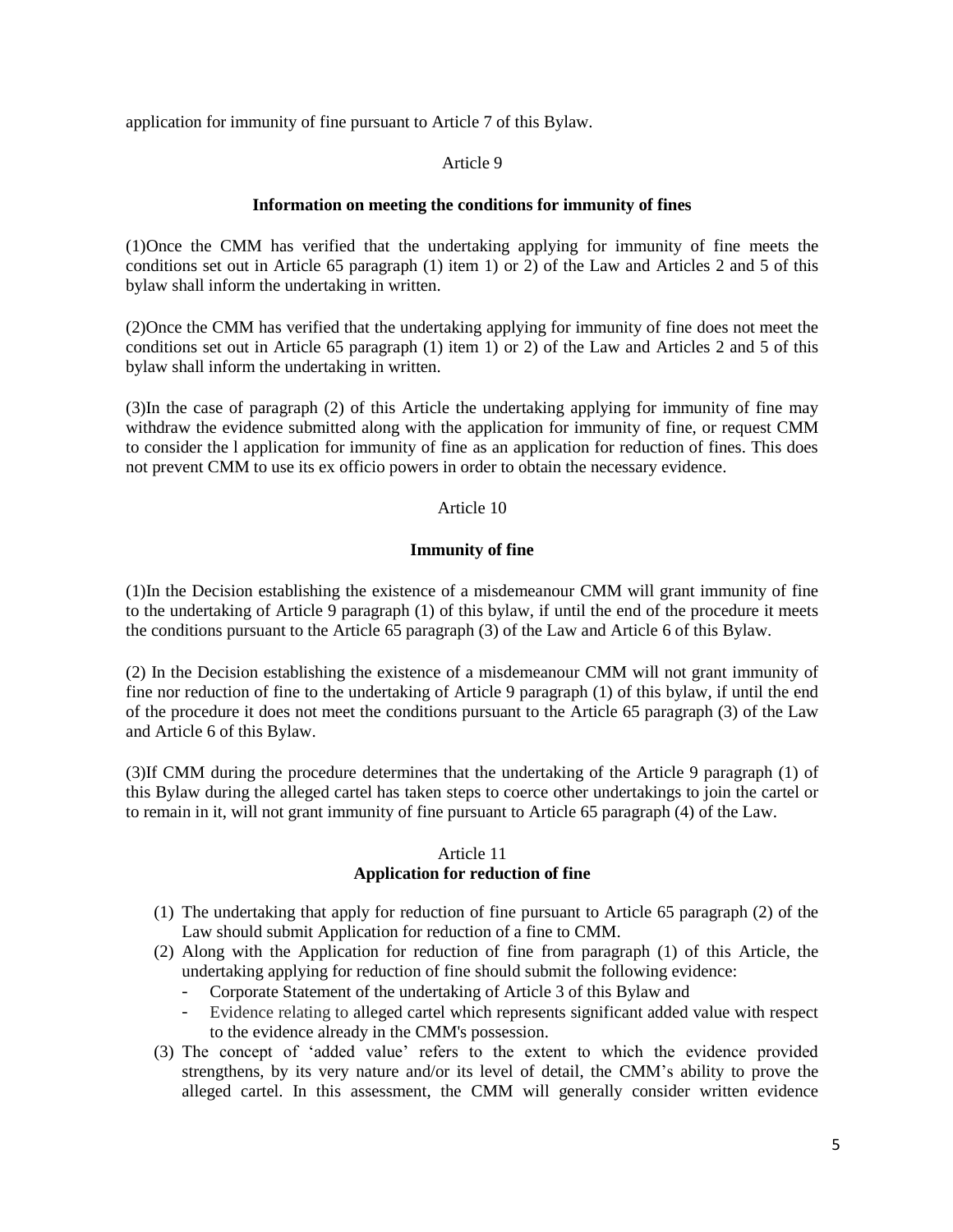originating from the period of time to which the facts pertain to have a greater value than evidence subsequently established. Incriminating evidence directly relevant to the facts in question will generally be considered to have a greater value than that with only indirect relevance. Similarly, the degree of corroboration from other sources required for the evidence submitted to be relied upon against other undertakings involved in the case will have an impact on the value of that evidence, so that compelling evidence will be attributed a greater value than evidence such as statements which require corroboration if contested.

- (4) The undertaking that apply for reduction of a fine must fulfill the conditions laid down in the Article 65 paragraph (3) of the Law and Article 6 of this Bylaw.
- (5) Any voluntary submission of evidence to the CMM which the undertaking that submits it wishes to be considered for the beneficial treatment must be clearly identified at the time of its submission as being part of a formal application for a reduction of a fine.

### Article 12 **CMM proceeding upon request for reduction of fine**

(1)Upon request to the undertaking applying for reduction of fine, the CMM will issue confirmation letter confirming the date and, where appropriate, time of the submission of application for reduction of fines, and for receipt of any additional evidences.

(2) The CMM will not consider other applications for reduction of fines before it has taken a position on an existing application in relation to the same alleged cartel.

# Article 13

#### **Information on meeting the conditions for reduction of fines**

(1) When CMM will preliminary verify that the applicant for reduction of fine meets the conditions set out in Article 65 paragraph (3) of the Law and Articles 6 and 11 of this Bylaw, before the submission of the final statement of objection, will inform the undertaking in written.

(2) When CMM will preliminary verify that the applicant for reduction of fine does not meet the conditions set out in Article 65 paragraph (3) of the Law and Articles 6 and 11 of this Bylaw, before the submission of the final statement of objection, will inform the undertaking in written.

(3) CMM may not take into consideration the application for reduction of fine, if it has been submitted after the submission of the final statement of objection.

#### Article 14

(1) In the Decision establishing the existence of a misdemeanour CMM will determine the level of reduction of fine which would otherwise be imposed in the following way:

— a reduction of 30-50 % for the first undertaking to provide significant added value:

— a reduction of 20-30 % for the second undertaking to provide significant added value and